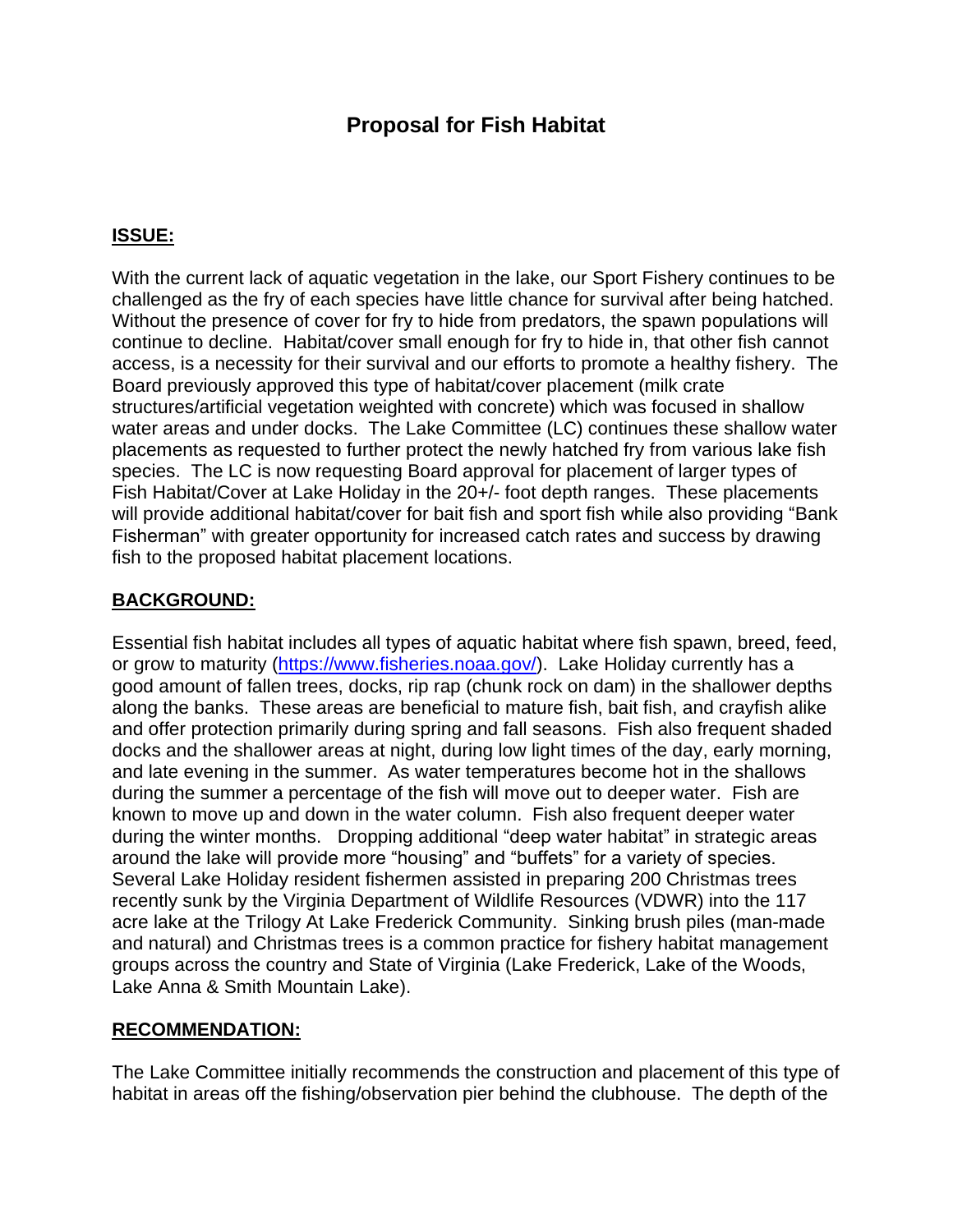lake in this area is between 20-30 foot. The two types of habitat proposed to be placed in the lake are 4 foot artificial brush/log structures and sunken Christmas trees. The brush/log is created by drilling a series of holes in a 4' cardboard tube. Grapevines are cut to length and inserted into the holes. Concrete is poured down the tube which is capped on the other end. When the concrete sets we have a simulated tree branch that will lay parallel on the lake bottom with less than 2 foot of height. We are proposing creating and sinking 5 of these brush/log structures. The Christmas trees will be anchored with 2-3 cinder blocks depending on the size of the tree. A hole is drilled through the tree trunk and large heavy duty zip ties are used to connect the tree to the blocks. We are proposing sinking a total of 8 trees. To ensure no contact with boat motors or swimmers, the tops of the sunken brush/log structures will have 18-20 foot and the Christmas trees will have 12-22 foot of water between them and the surface. All labor, supplies and materials will be donated by Lake Holiday resident/member fisherman and other LC Members. All future habitat/cover locations will be documented with GPS Coordinates, video and/or pictures and shared in a future Newsletter Article to document the project. We would also like to follow up with an underwater camera or scuba diver to check for future habitat success (presence of bait fish and sport fish) and consistency of our placements.

By creating additional Virginia Department of Wildlife Resources (VDWR) approved habitat/cover, Lake Holiday will not only benefit the fishery, but also provide a greater opportunity for community members (young and old) to enjoy their favorite pastime, waiting for the thrill of a tug on the end of their line and the accompanying smile when they land a fish.

**Please see the attached "Habitat Structure Photos and Location Map" for the Phase 1 proposed locations**.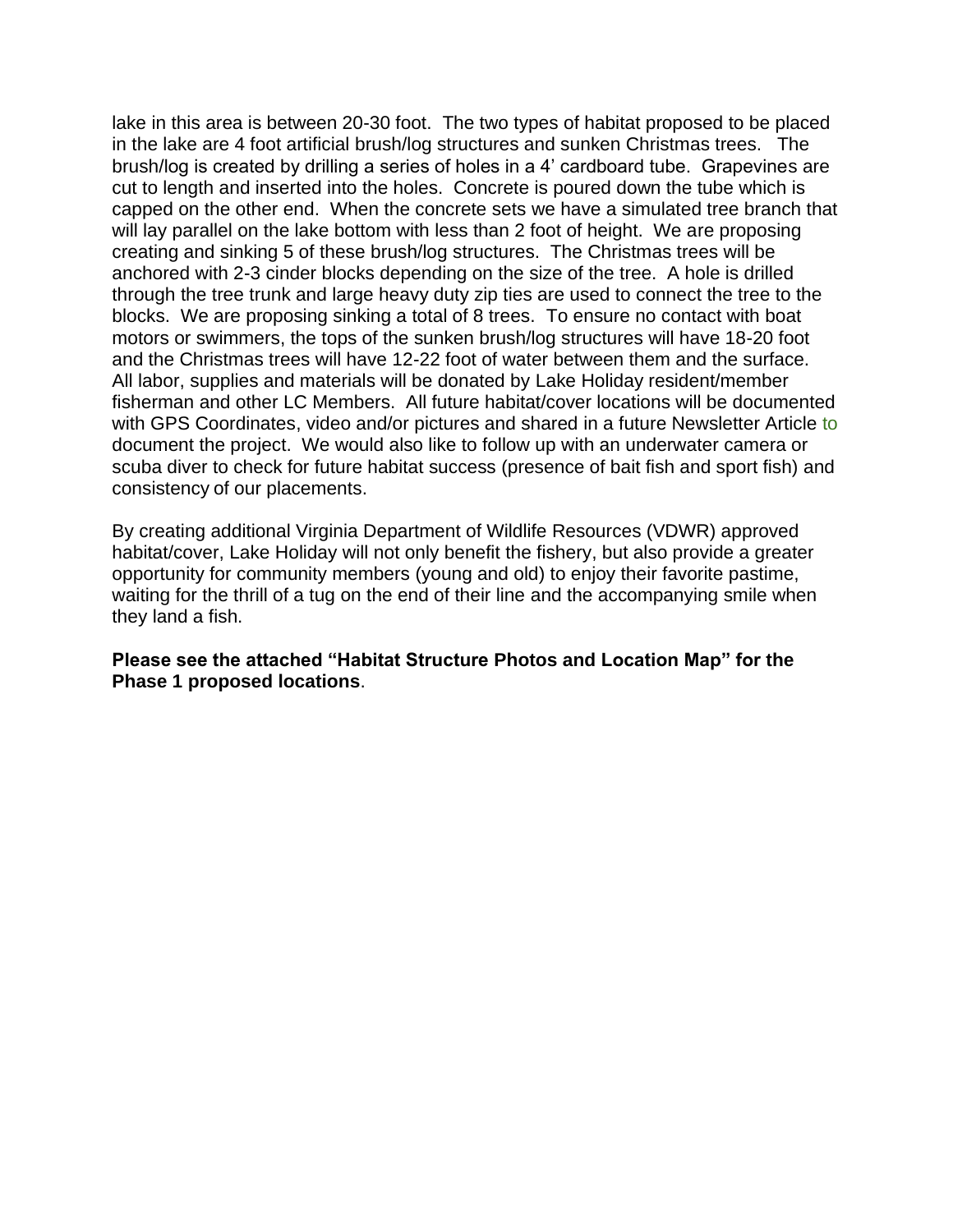